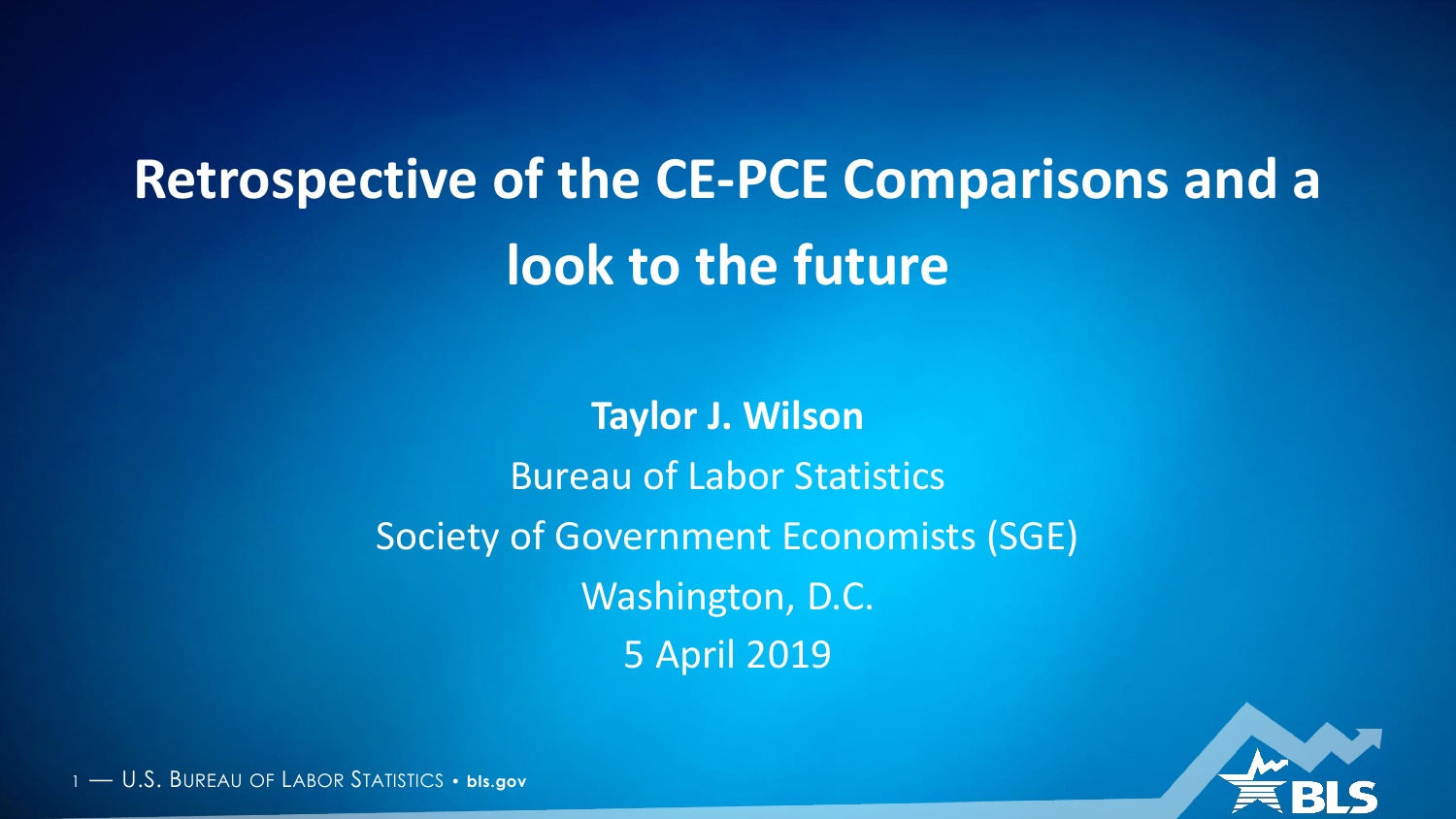- Consumer Expenditures (CE) Overview
- **Personal Consumption Expenditures (PCE) Overview**
- **The Comparison**
- **Retrospective**
- Going Forward

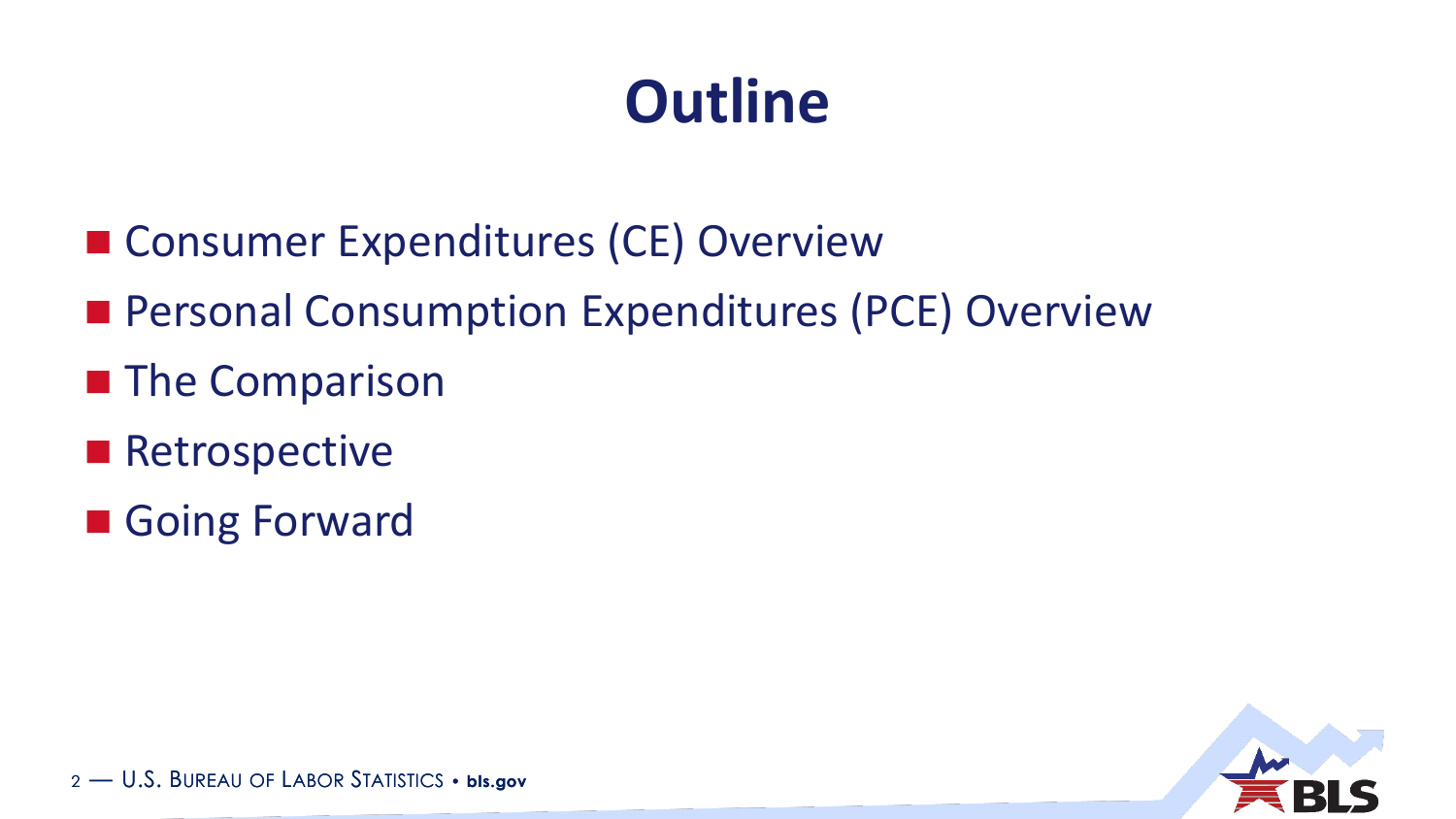- Consumer Expenditures (CE) Overview
- **Personal Consumption Expenditures (PCE) Overview**
- **The Comparison**
- **Retrospective**
- Going Forward

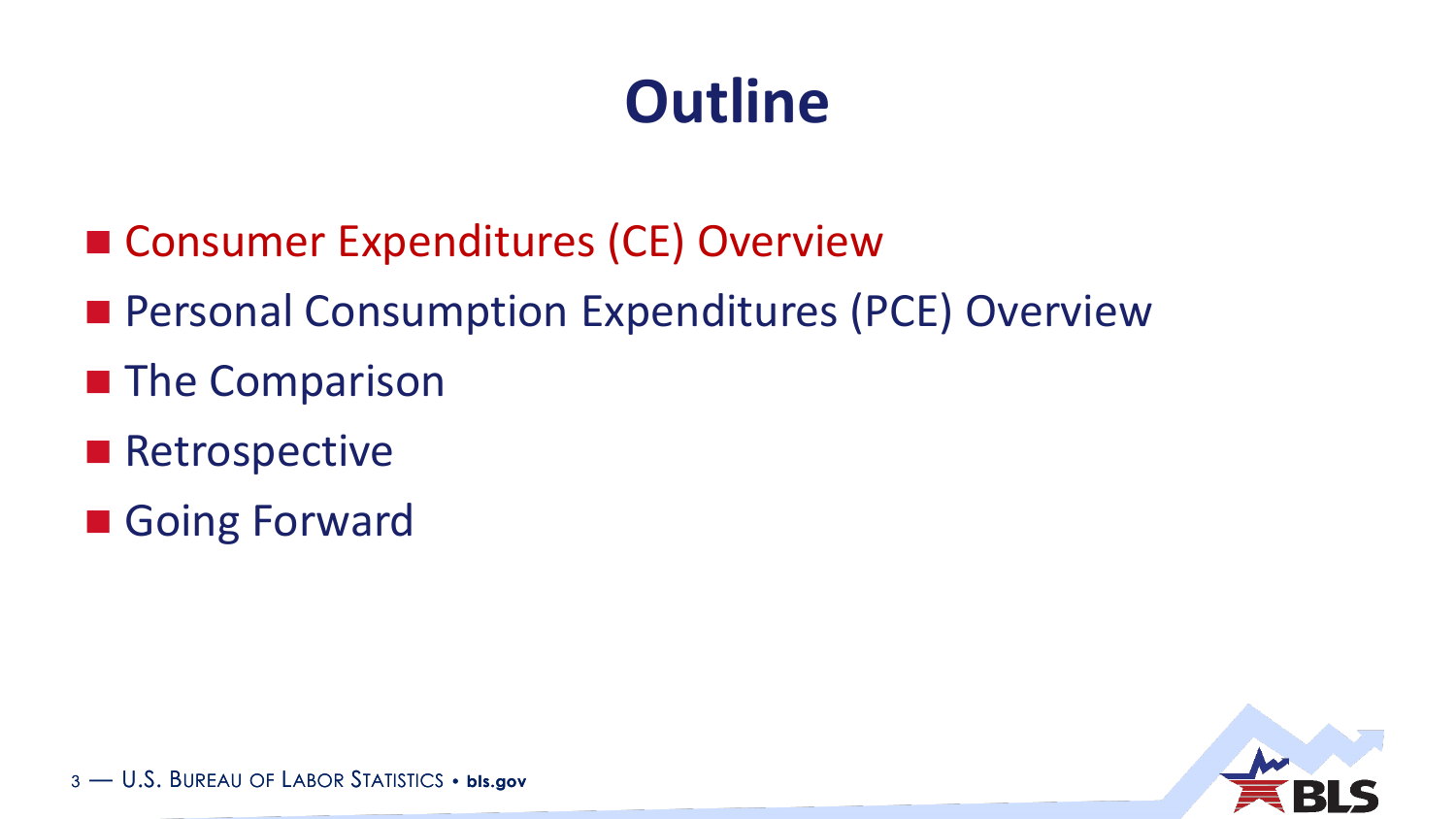## **Consumer Expenditure Survey Overview**

#### ■ CE Surveys collect the following data:

- Expenditures
- **Demographics**
- $\blacktriangleright$  Income
- Assets and Liabilities
- $\blacksquare$  The only nationally representative survey to collect the complete range of all three.



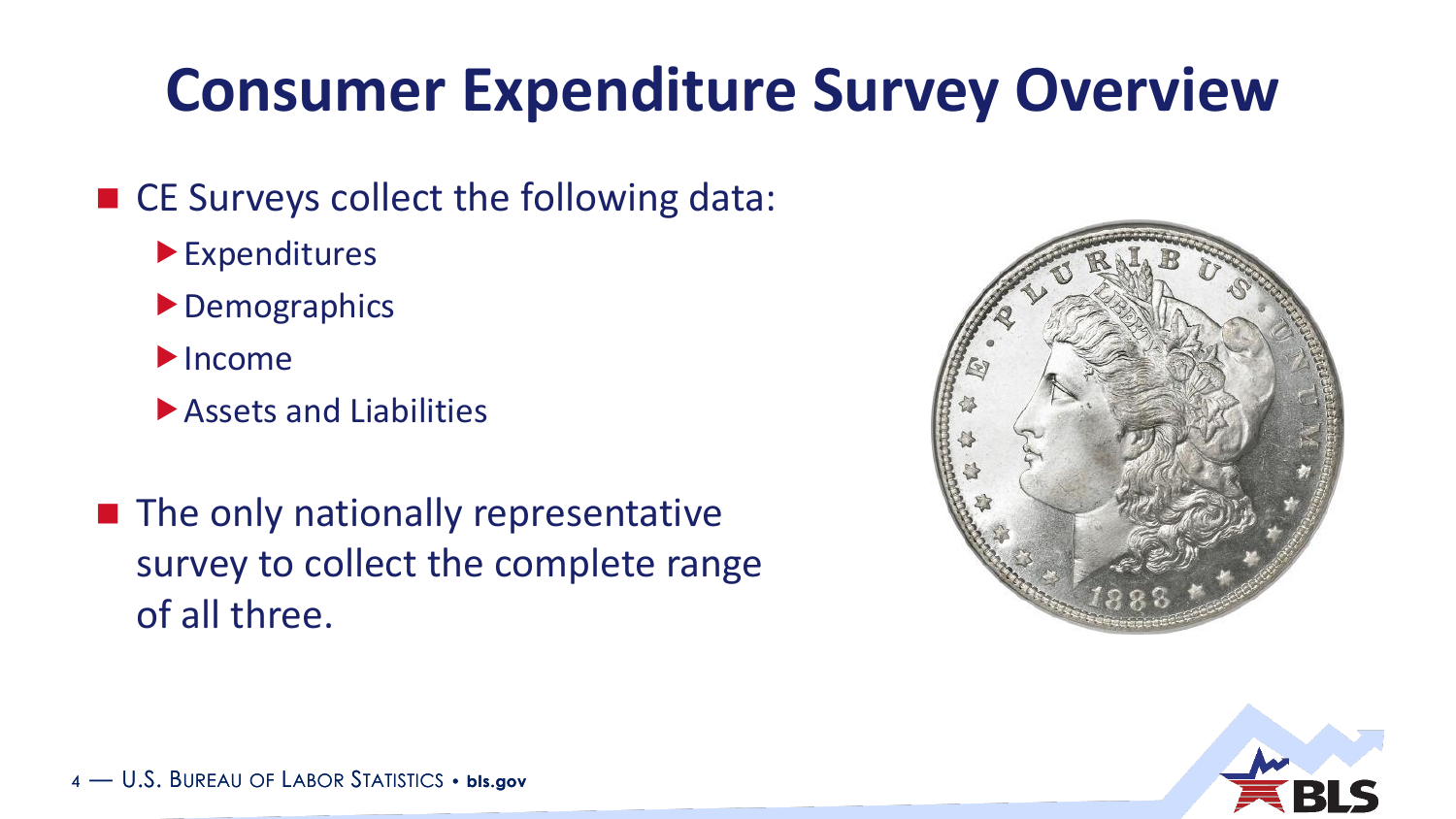### **Consumer Expenditure Survey Overview**

 $\blacksquare$  The CE is a nationwide survey designed to represent the entire U.S. civilian noninstitutionalized population.

■ Under contract, the BLS pays the U.S. Census Bureau to collect CE data from consumer units (CUs) or households - people living at one address who share living expenses.

■ Survey participants report dollar amounts for all non-investment purchases. Business expenses and reimbursements are excluded.

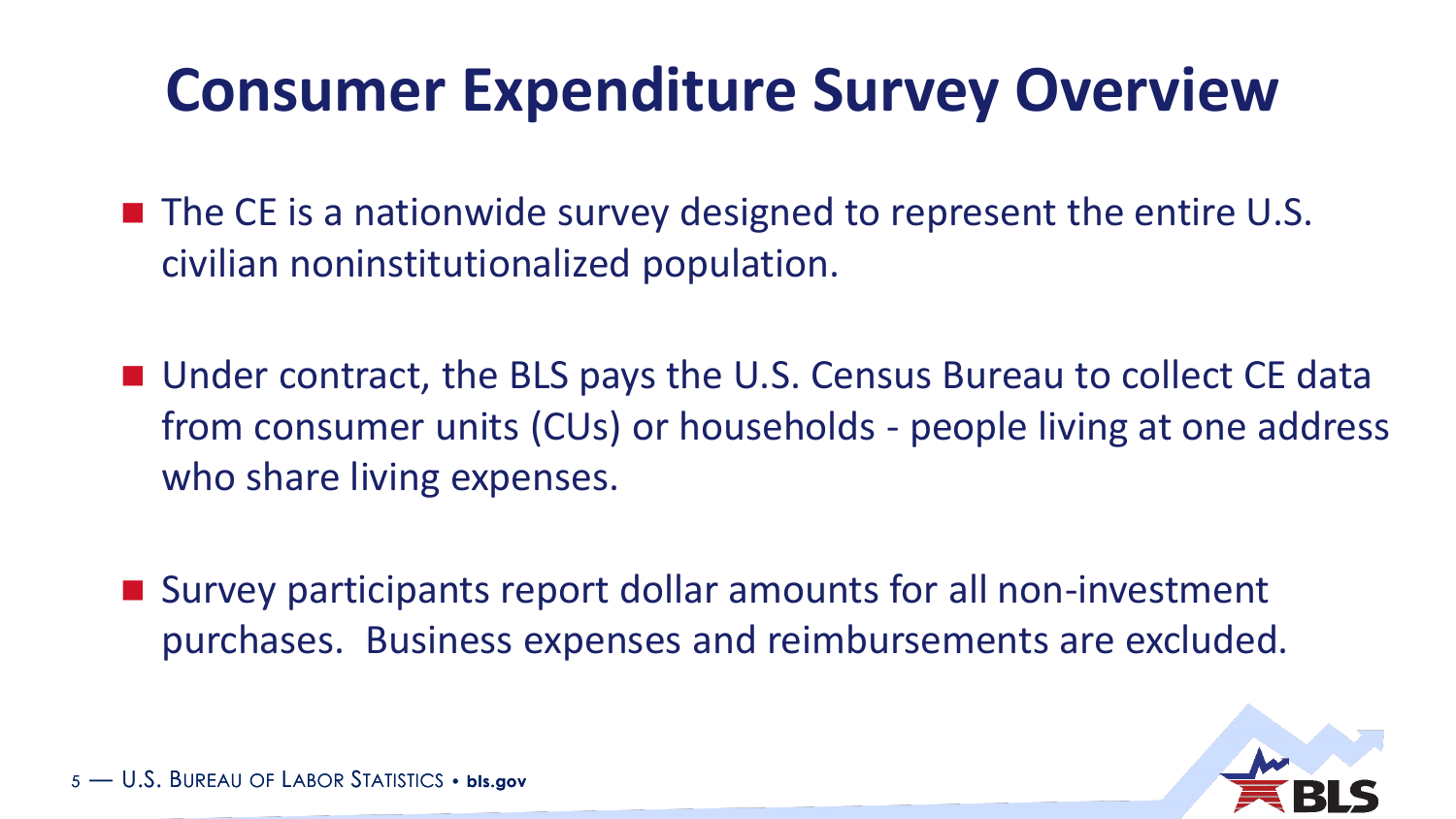### **Consumer Expenditures Overview**



■ CE provides survey weights for the Consumer Price Index.

Relative importance of categories is derived from the share of total expenditures.



6 — U.S. BUREAU OF LABOR STATISTICS • **bls.gov**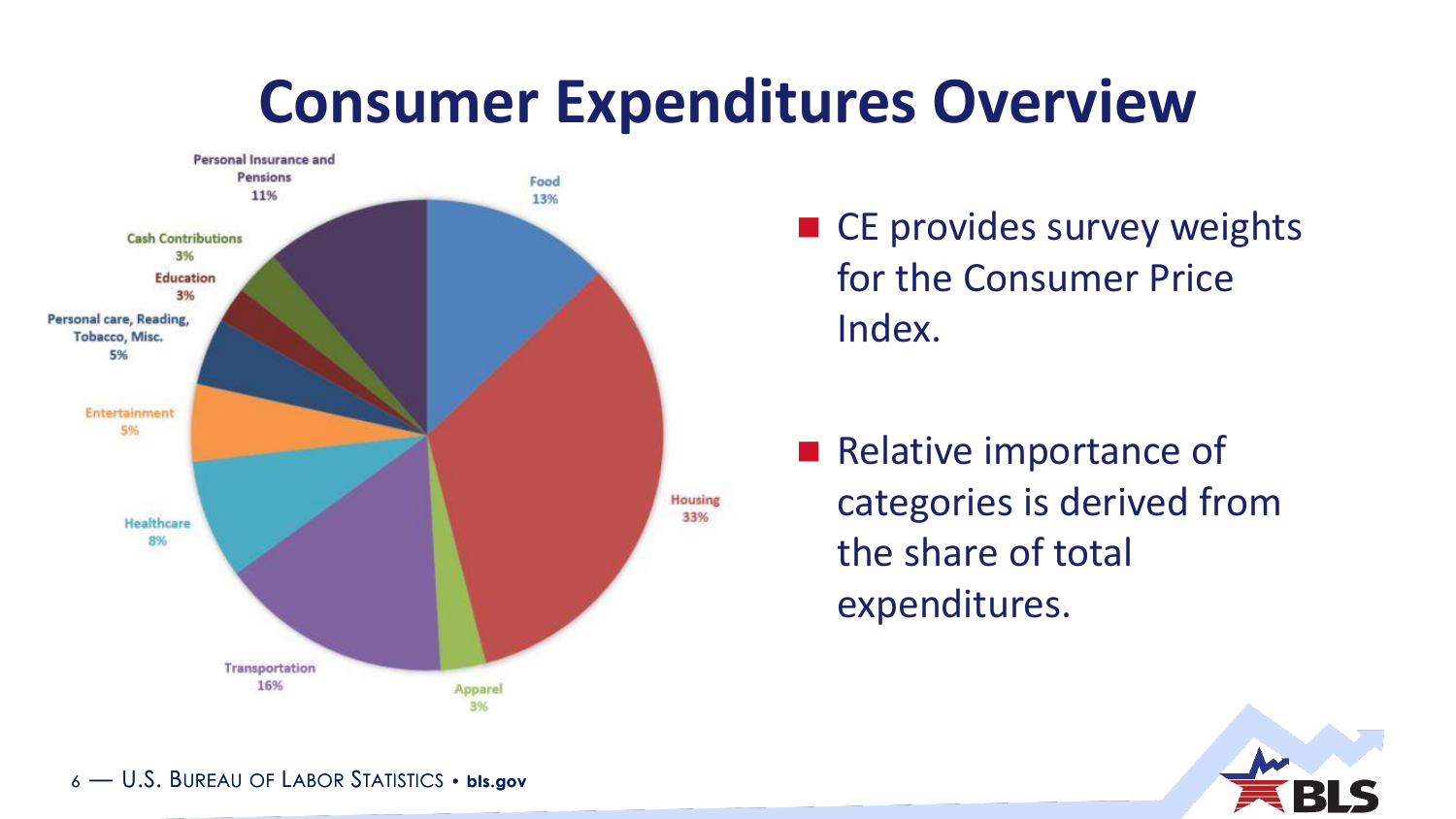- Consumer Expenditures (CE) Overview
- Personal Consumption Expenditures (PCE) Overview
- **The Comparison**
- **Retrospective**
- Going Forward

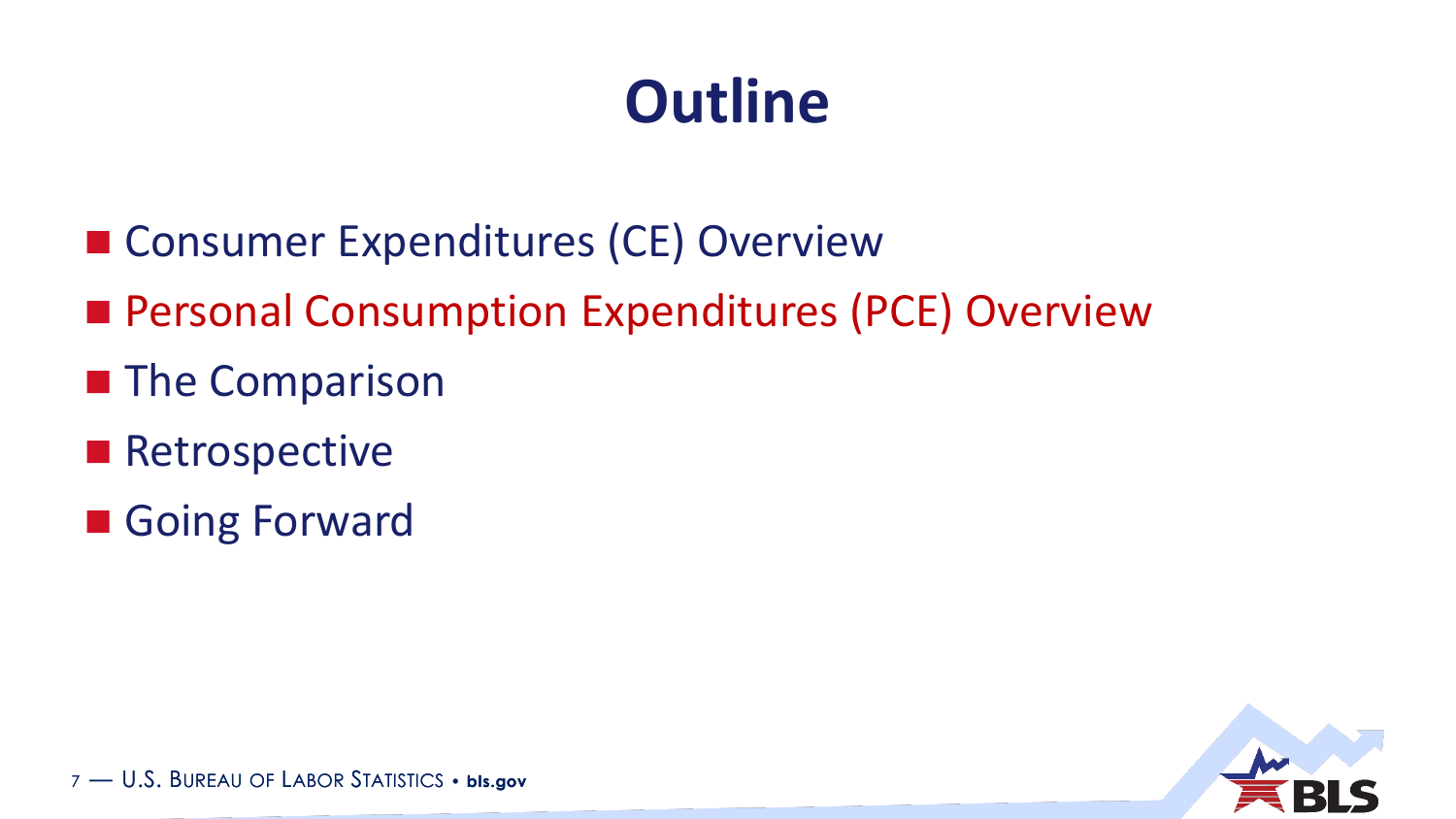## **Personal Consumption Expenditures Overview**

- Consumer spending is the value of the goods and services purchased by, or on the behalf of, U.S. residents.
- **Drawn from a mix of establishment** and household surveys.
	- ▶ Economic Census
	- ▶ Services Annual Survey
	- ▶ Quarterly Services Survey
	- Annual Retail Trade Survey
	- ▶ Advance Monthly Retail Sales Survey
	- ▶ Consumer Expenditure Survey





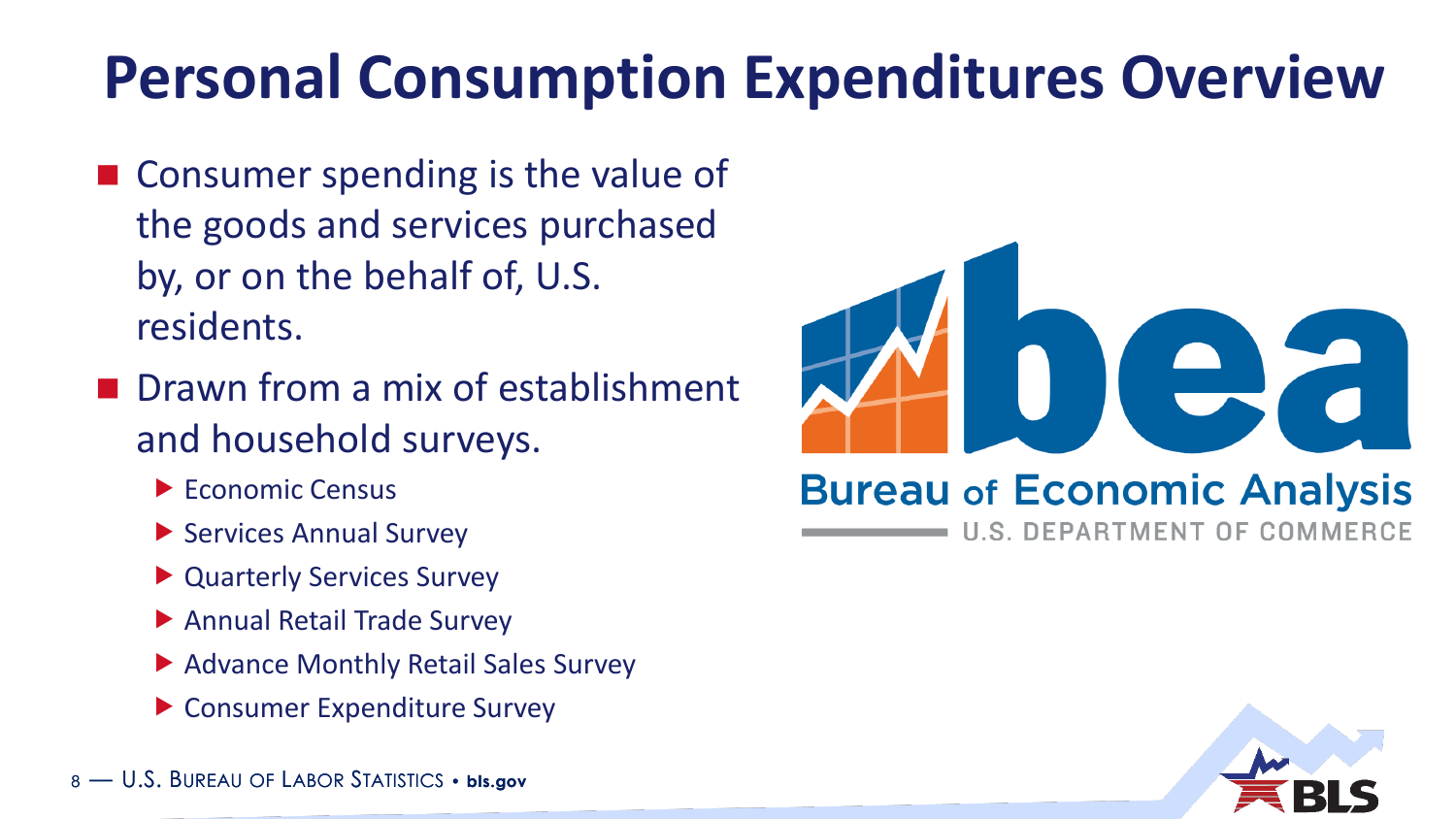# **Personal Consumption Expenditures Overview**

- Produced and released monthly as a part of the National Income and Product Accounts (NIPA).
- The source data used for the PCE estimates are complete only for benchmark years (e.g., 2007, 2012)
- **Extrapolation used to create the monthly values.** 
	- ▶ Retail control method for most goods is based on data from the Monthly Retail Trade Survey (MRTS)
	- ▶ The remaining items are estimated using other indicator series.
- $\blacksquare$  End result is aggregate spending for the nation by category.
- Estimates going back a few years are adjusted with releases.
- A price index, used by the Fed, is generated from PCE data.

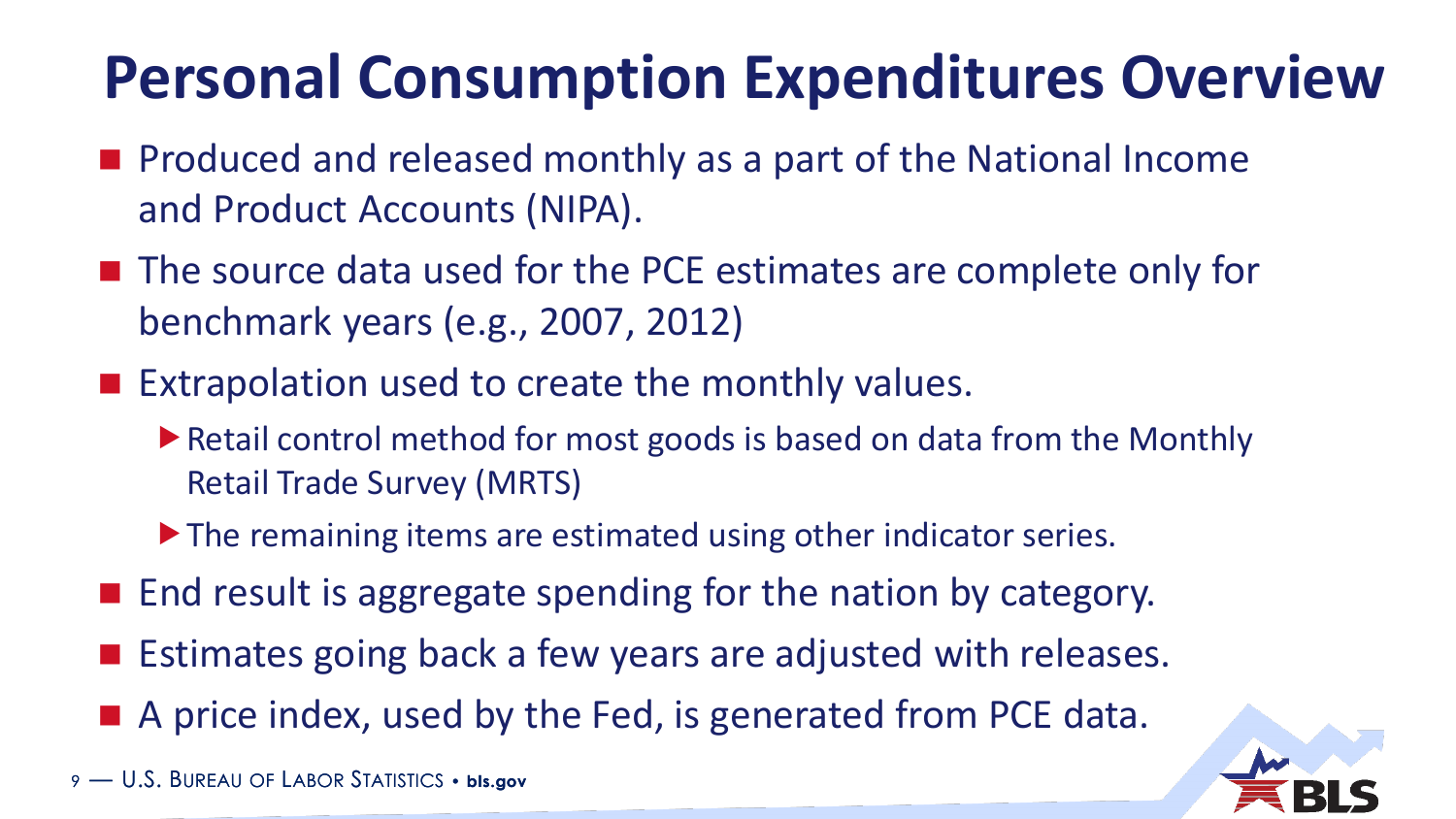#### CPI and PCE Levels



Source: FRED, Federal Reserve Bank of St. Louis.

2014 data



— U.S. BUREAU OF LABOR STATISTICS • **bls.gov**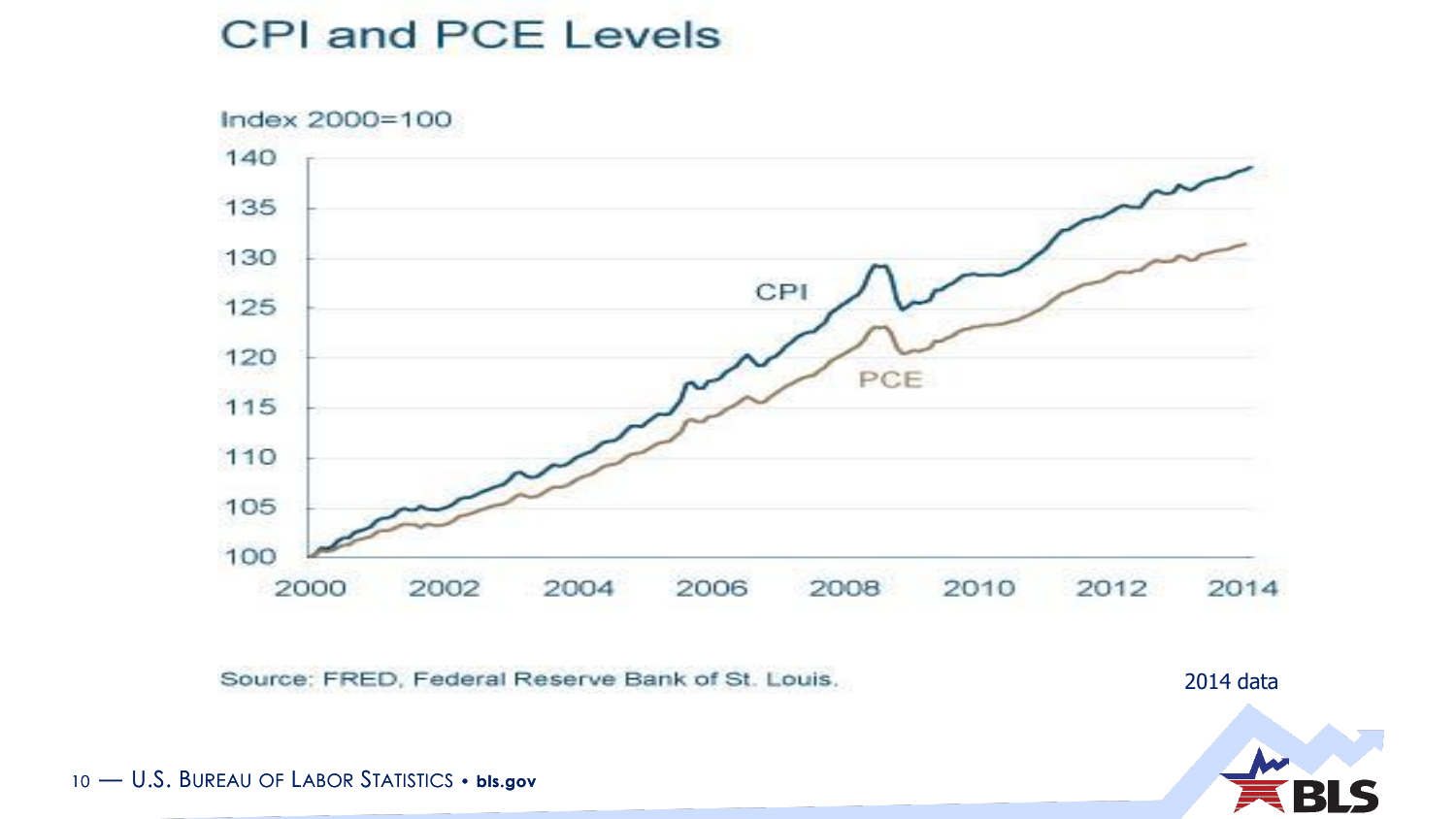- Consumer Expenditures (CE) Overview
- **Personal Consumption Expenditures (PCE) Overview**
- **The Comparison**
- **Retrospective**
- Going Forward

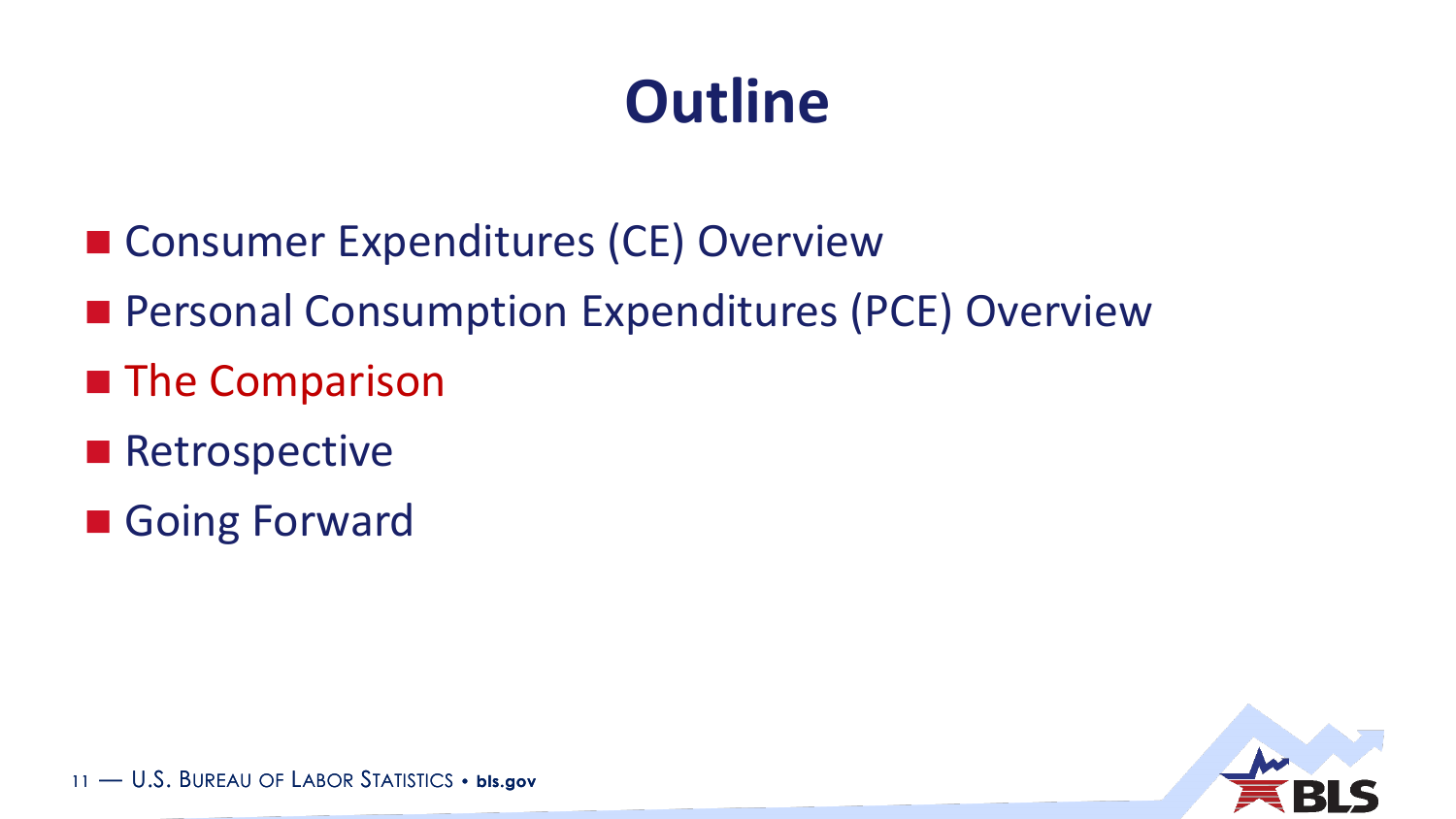### **The Comparison**

- Both data sources purport to measure the same basic phenomenon—personal expenditures for consumers.
- **Inherent differences are present** between the two data sources.
	- Coverage
	- **Definitional**
	- Measurement



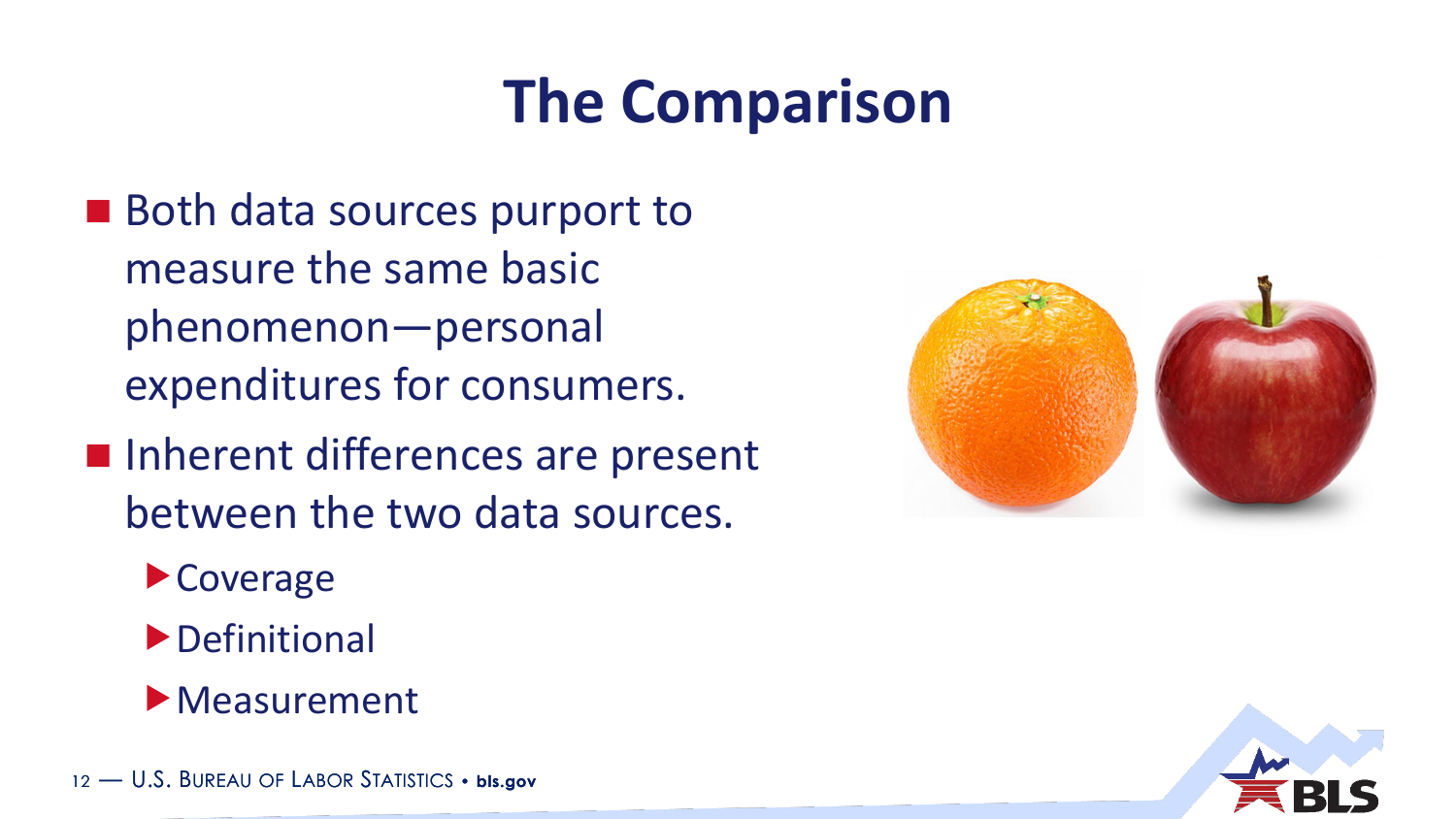# **Coverage**

### Included in PCE but not in CE

- Nonprofit Institutions Serving Households (NPISH)
	- About 2 to 3 percent of PCE expenditures
- Institutionalized populations
- ▶ Domestic military on post
- Military stationed abroad
- ▶ U.S. citizens working abroad for less than 1 year who usually live in the U.S.

### Included in CE but not in PCE

- **Students**
- **Temporary workers**
- Foreign nationals residing in the U.S. who are employees of other countries.

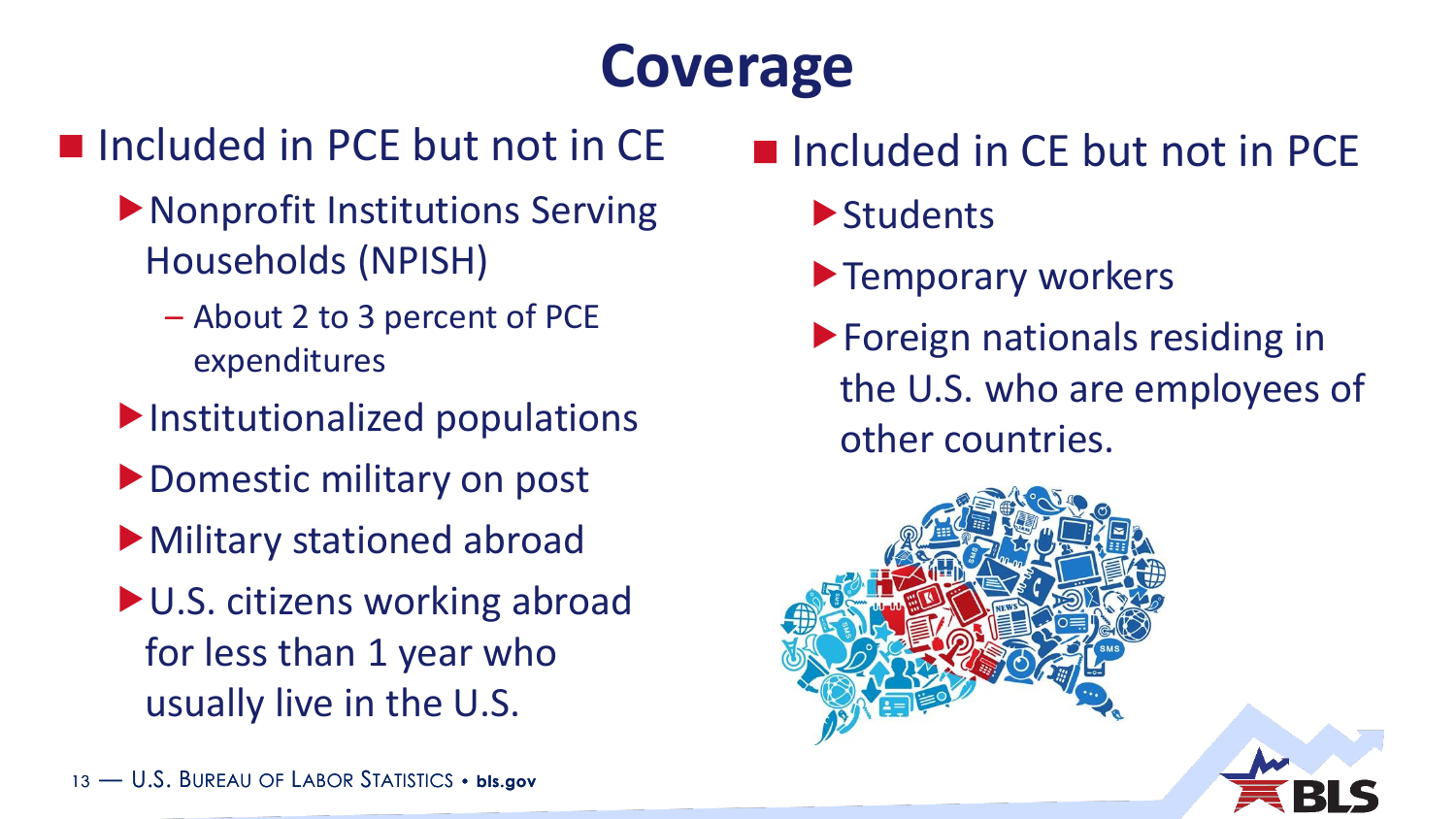# **Definitional**

- **Households vs. Consumer Units**
- **Expenditures in PCE with no CE counterpart** 
	- ▶ Third party expenditures by government and employers
	- Financial Services and Insurance
- **Insurance is often non-comparable** 
	- ▶ PCE measures this based on costs incurred by companies
	- ▶ CE measures this based on premiums paid by consumers
- $\blacksquare$  Transfer payments in CE
	- ▶ Social Security, Charitable Contributions, and Donations

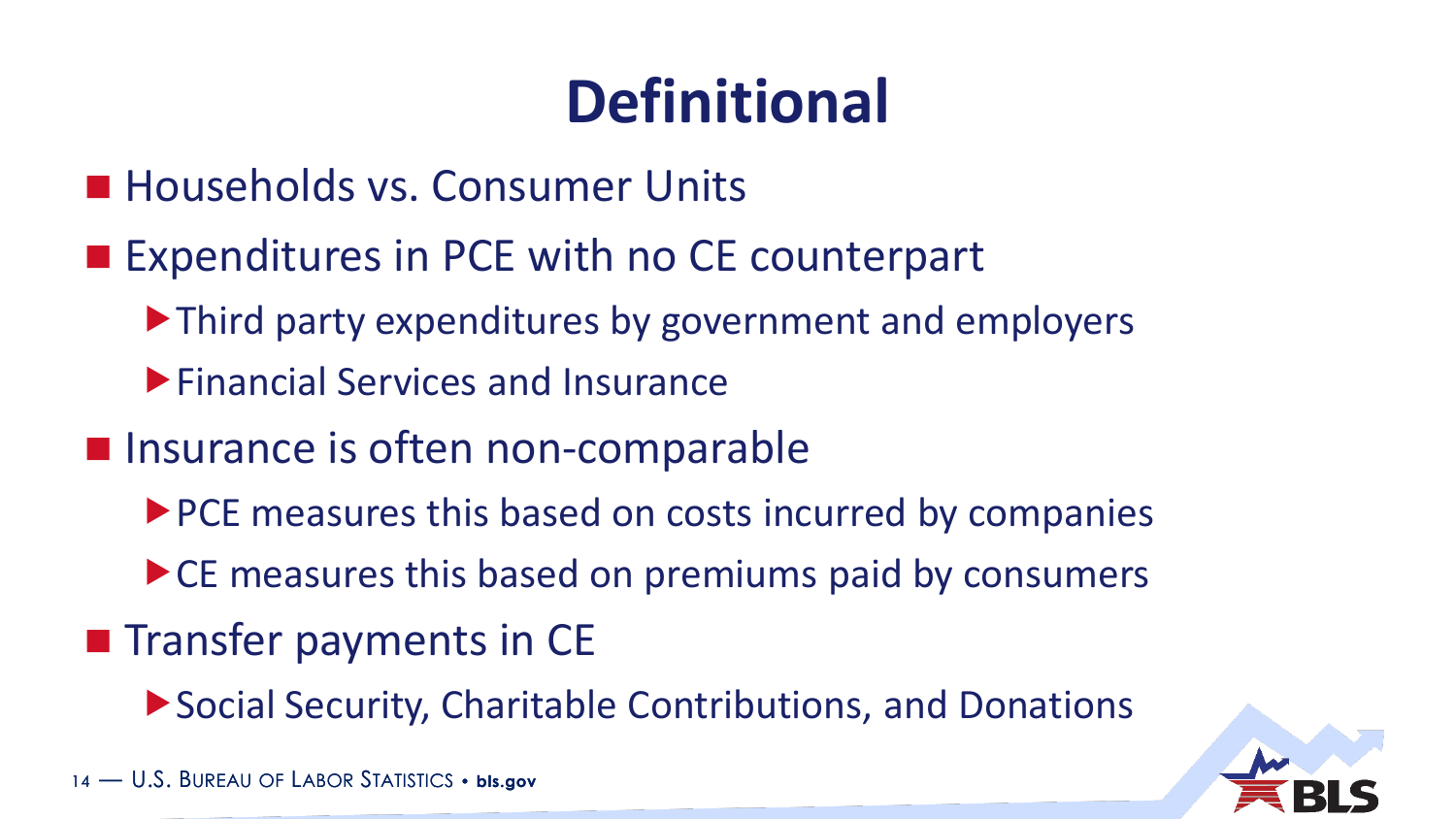### **Measurement**

**Underestimation by households in CE** 

- ▶ Gambling, Alcohol, and Tobacco
- ▶ Respondent underestimation of other household members' expenditures
- Sampling error in PCE source surveys
- Response rate decline in all surveys



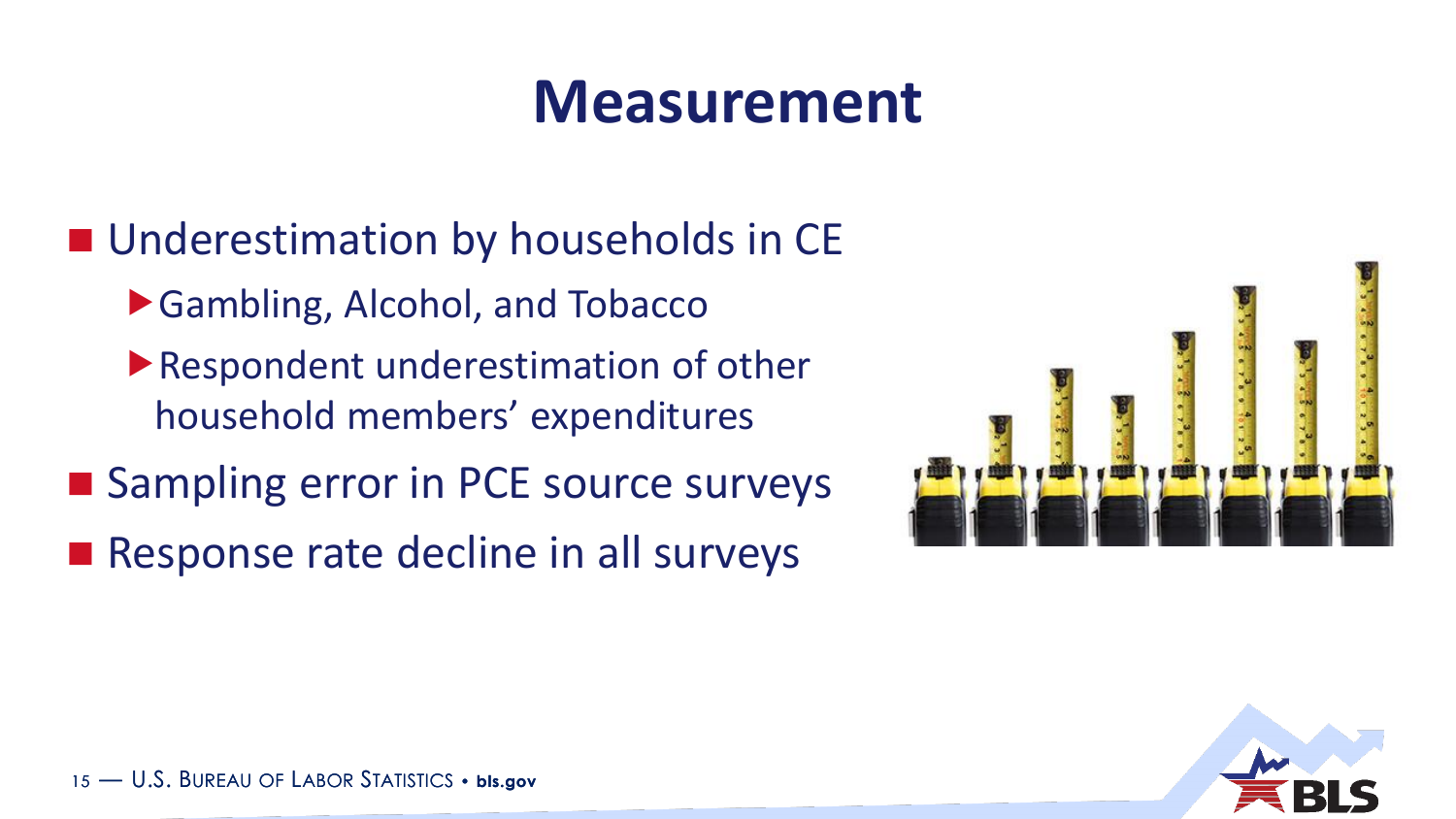- Consumer Expenditures (CE) Overview
- **Personal Consumption Expenditures (PCE) Overview**
- **The Comparison**
- **Retrospective**
- Going Forward

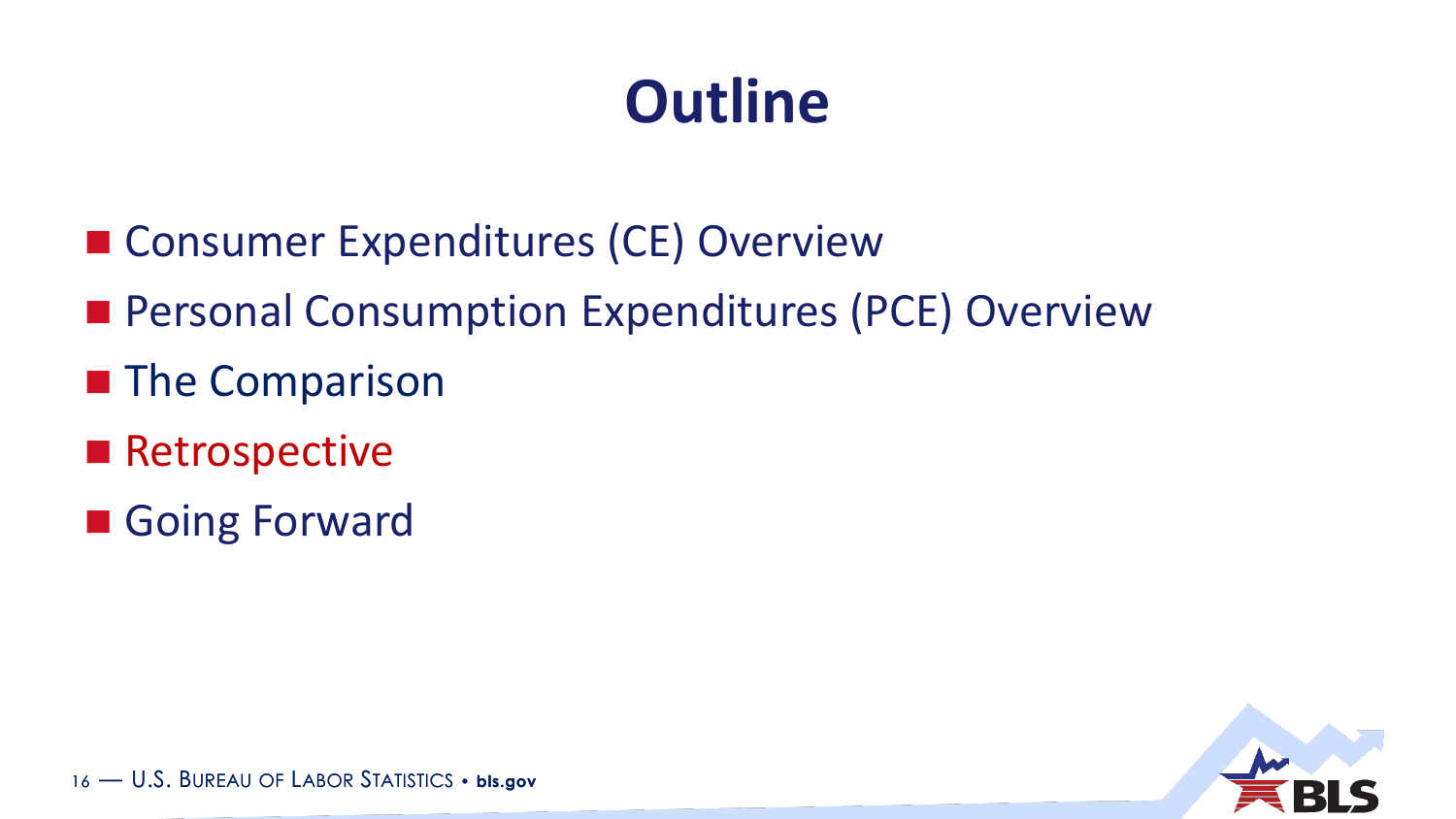### **Retrospective**

- Topline comparison of aggregate values, adjusted for comparability and population, produced a CE-PCE ratio of 77 percent for the most recent data (2017).
- Comparable categories are consistent over the last eight years.
- **Durables ratio appears to be improving and services ratio** appears to decrease, though changes may be due to variance alone.
- Re-benchmarking could potentially change the comparison values considerably.

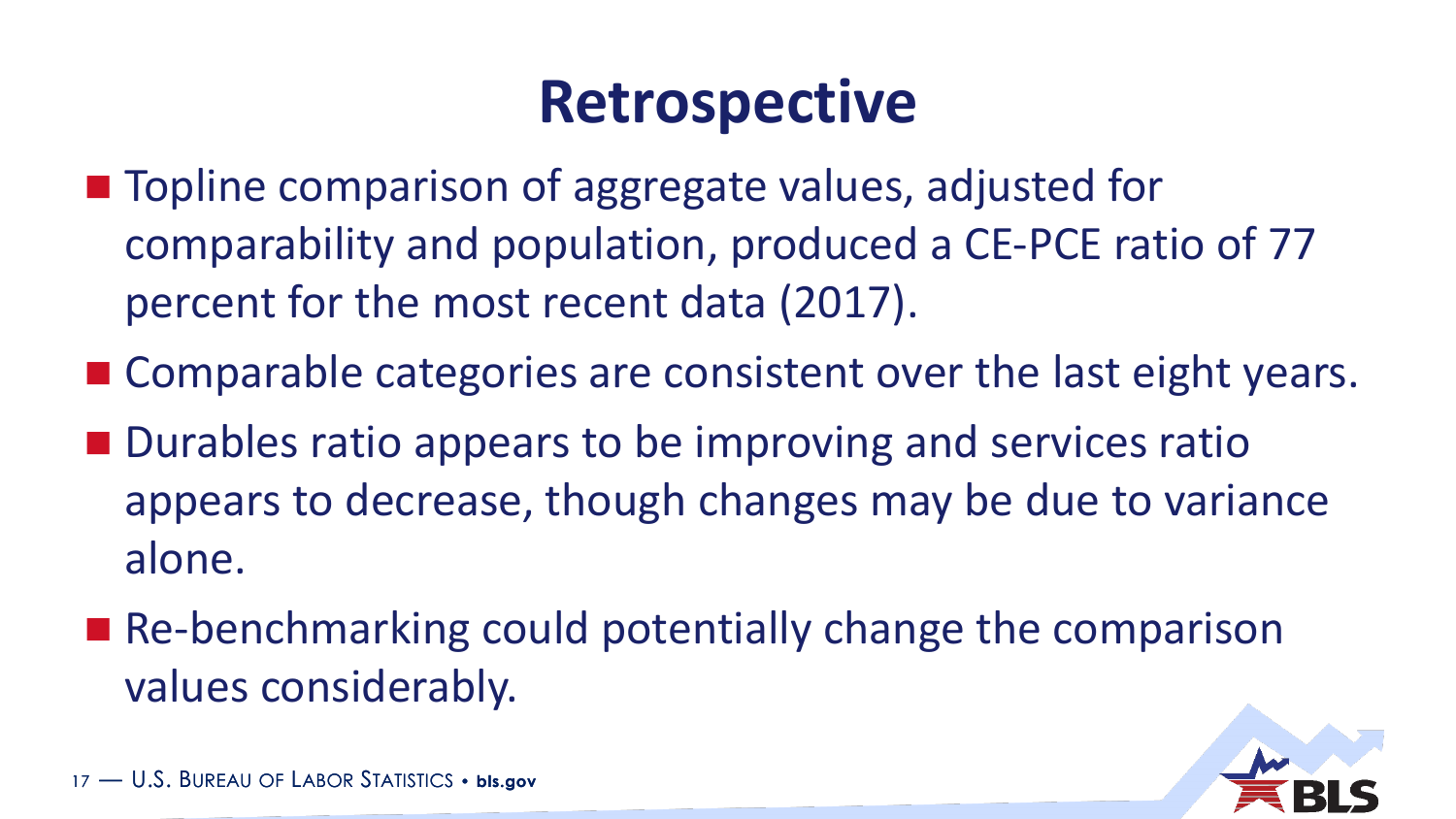#### **Comparable Ratios over Time**

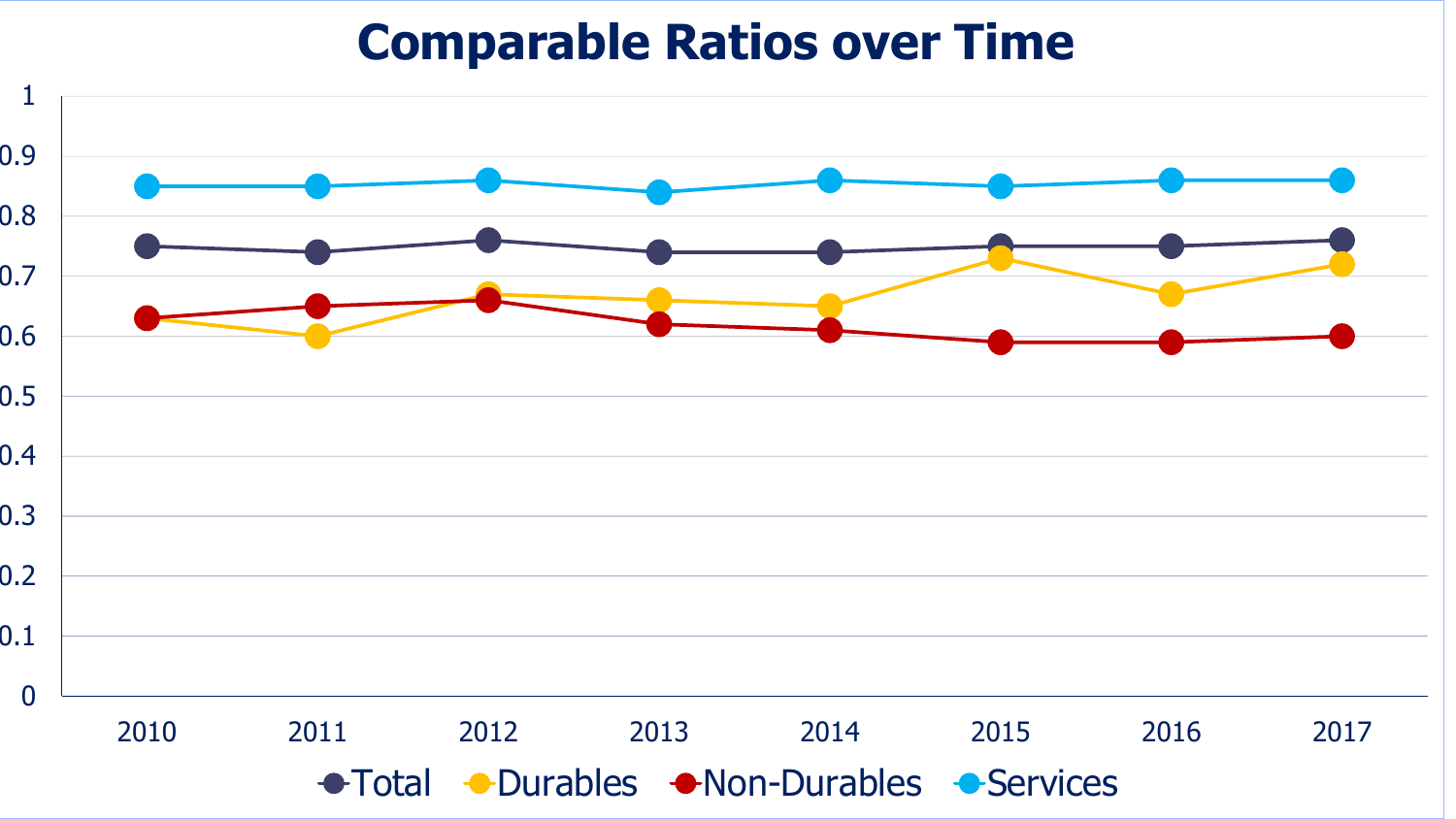#### **Comparable "Sin" Ratios over Time**

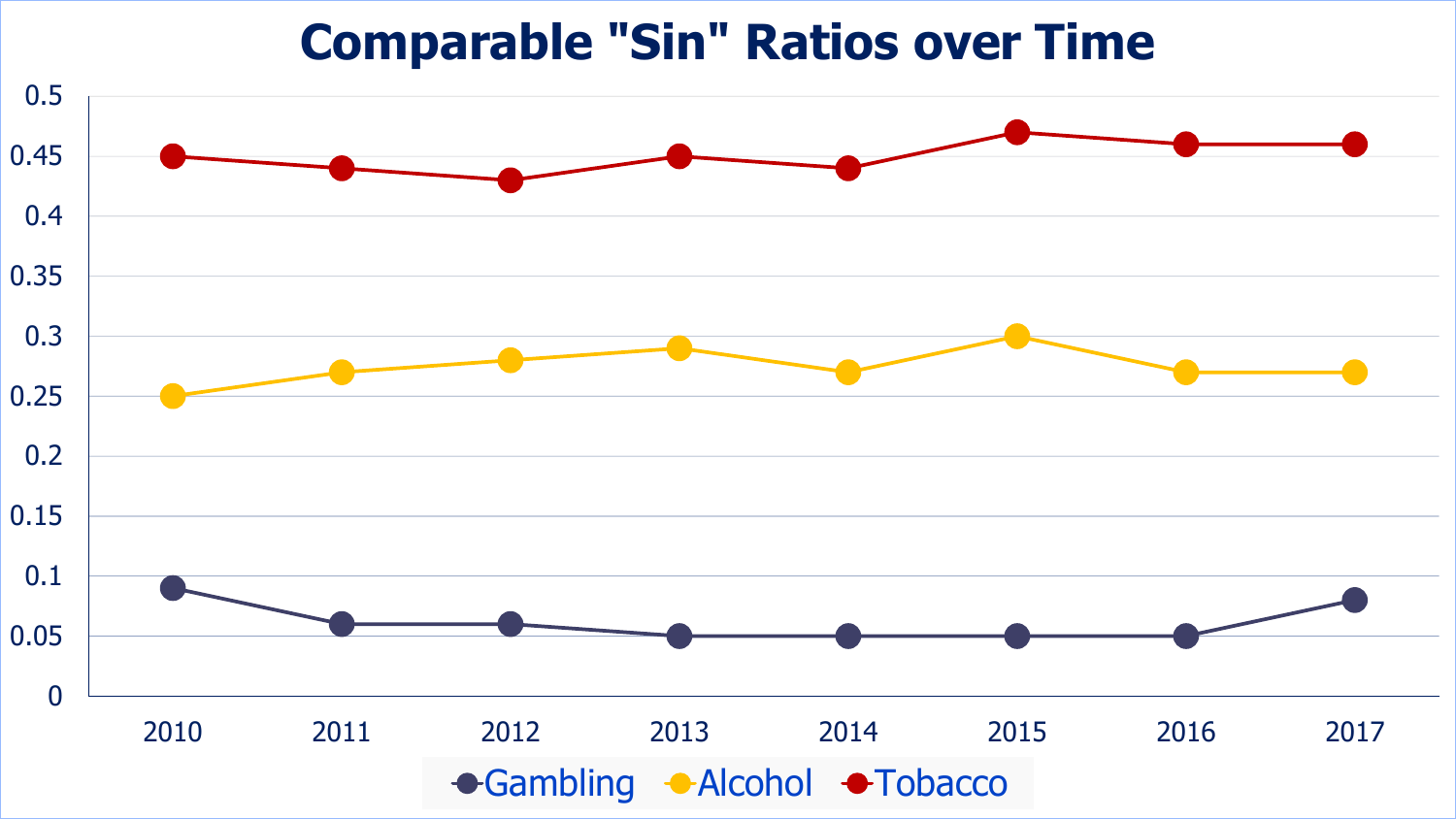#### **Highly Comparable Ratios over Time**

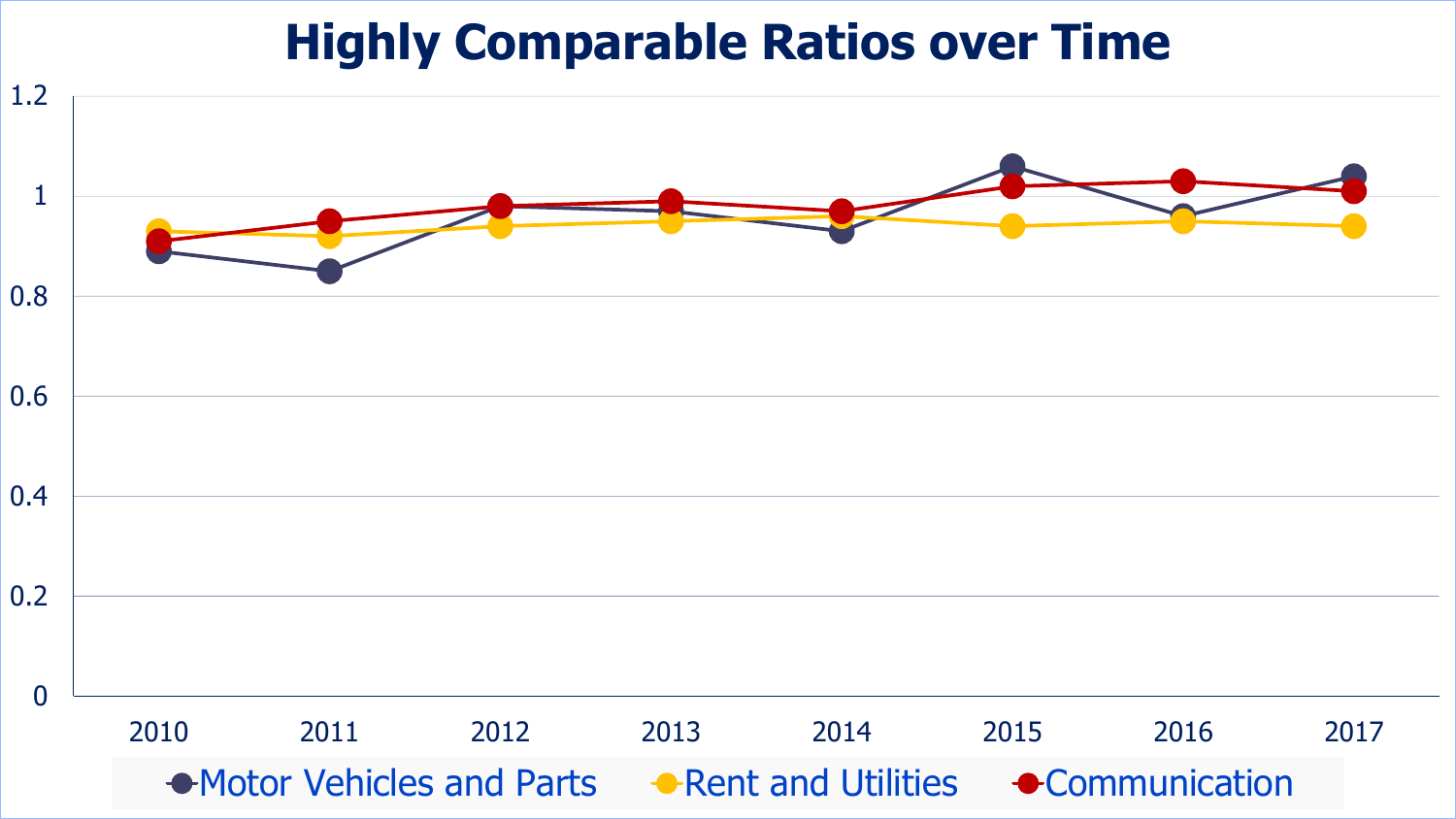- Consumer Expenditures (CE) Overview
- **Personal Consumption Expenditures (PCE) Overview**
- **The Comparison**
- **Retrospective**
- Going Forward

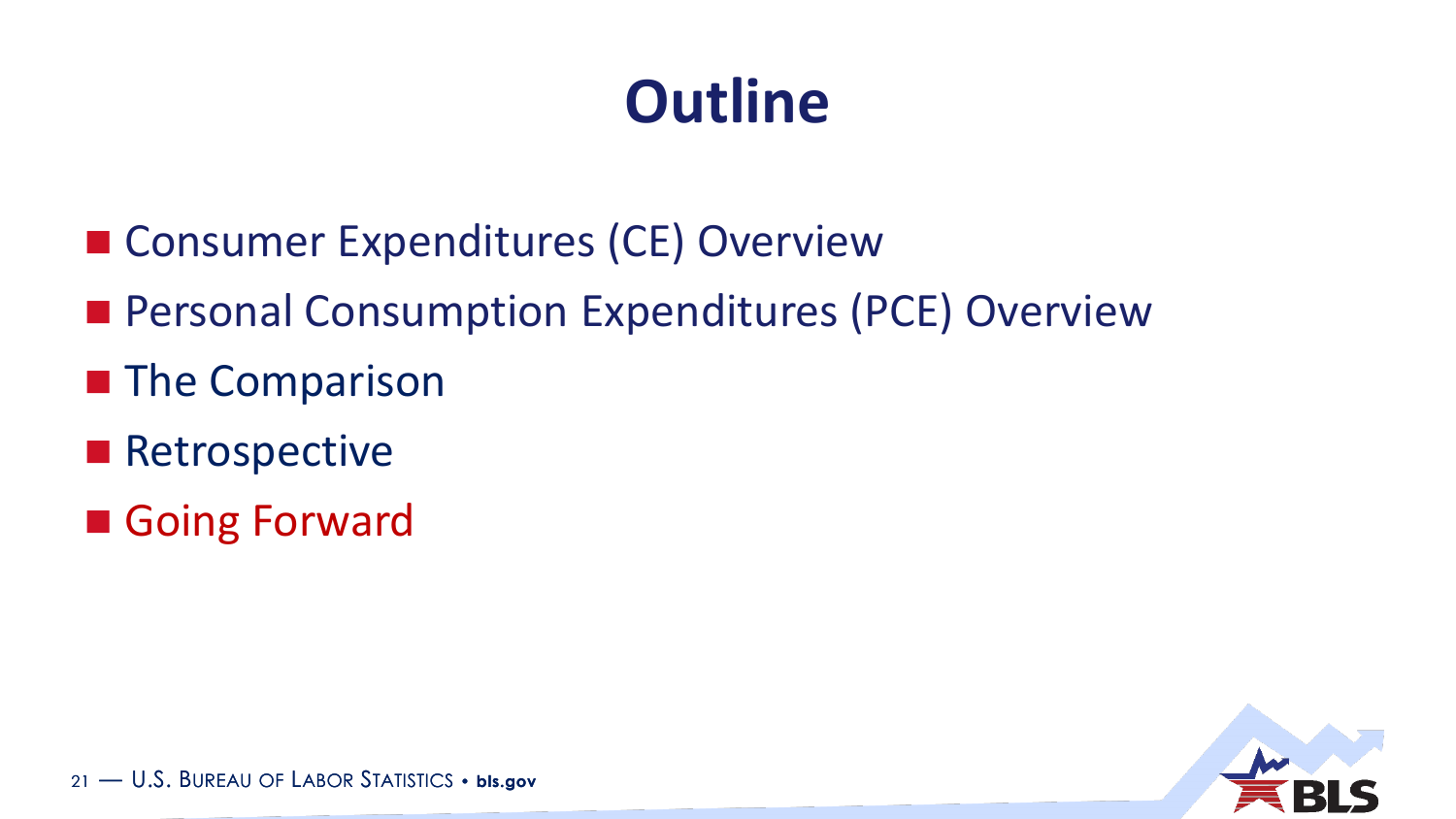### **Going Forward**

- **Benchmark Year** 
	- Updating the concordance
	- Shifting categories and reorganization of items
- Allocating previously unallocated expenditures can reduce the percentage of non-allocated items.
- Survey redesign may improve measurement issues on the CE side.